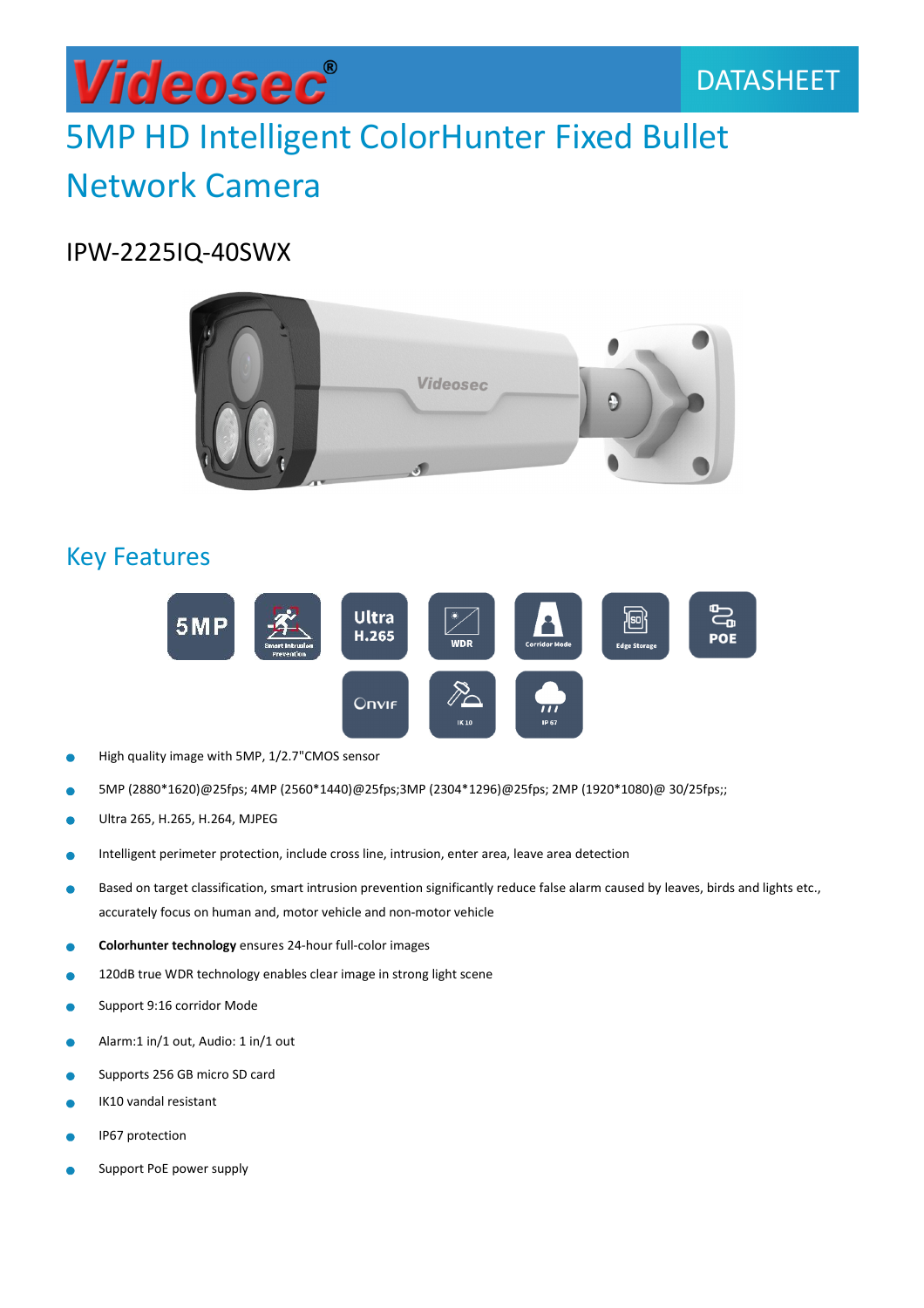## Videosec®

### Specifications

|                           | IPW-2225IQ-40SWX                                                                                                                                                                                                                                      |                                     |  |             |               |  |              |  |
|---------------------------|-------------------------------------------------------------------------------------------------------------------------------------------------------------------------------------------------------------------------------------------------------|-------------------------------------|--|-------------|---------------|--|--------------|--|
| Camera                    |                                                                                                                                                                                                                                                       |                                     |  |             |               |  |              |  |
| Sensor                    | 1/2.7", 5.0 megapixel, progressive scan, CMOS                                                                                                                                                                                                         |                                     |  |             |               |  |              |  |
| Lens                      | 4.0mm@F1.0                                                                                                                                                                                                                                            |                                     |  |             |               |  |              |  |
|                           | Lens (mm)                                                                                                                                                                                                                                             | Detect (m)                          |  | Observe (m) | Recognize (m) |  | Identify (m) |  |
| <b>DORI Distance</b>      | 4.0                                                                                                                                                                                                                                                   | 90.0                                |  | 36.0        | 18.0          |  | 9.0          |  |
| Angle of View (H)         | $80.2^\circ$                                                                                                                                                                                                                                          |                                     |  |             |               |  |              |  |
| Angle of View (V)         | $43.0^\circ$                                                                                                                                                                                                                                          |                                     |  |             |               |  |              |  |
| Angle of View (O)         | $94.7^\circ$                                                                                                                                                                                                                                          |                                     |  |             |               |  |              |  |
| Adjustment angle          | Pan: 0° ~ 360°                                                                                                                                                                                                                                        | Tilt: 0° ~ 90°<br>Rotate: 0° ~ 360° |  |             |               |  |              |  |
| Shutter                   | Auto/Manual, $1 \approx 1/100000$ s                                                                                                                                                                                                                   |                                     |  |             |               |  |              |  |
| Minimum Illumination      | Colour: 0.001Lux (F1.0, AGC ON)                                                                                                                                                                                                                       |                                     |  |             |               |  |              |  |
| S/N                       | >56dB                                                                                                                                                                                                                                                 |                                     |  |             |               |  |              |  |
| Defog                     | Digital Defog                                                                                                                                                                                                                                         |                                     |  |             |               |  |              |  |
| <b>WDR</b>                | 120dB                                                                                                                                                                                                                                                 |                                     |  |             |               |  |              |  |
| LEDs Number               | 2 pcs                                                                                                                                                                                                                                                 |                                     |  |             |               |  |              |  |
| <b>LED Distance</b>       | Up to 30m                                                                                                                                                                                                                                             |                                     |  |             |               |  |              |  |
| <b>Video</b>              |                                                                                                                                                                                                                                                       |                                     |  |             |               |  |              |  |
| Video Compression         | Ultra265, H.265, H.264, MJPEG                                                                                                                                                                                                                         |                                     |  |             |               |  |              |  |
| H.264 code profile        | Baseline profile, Main profile, High profile                                                                                                                                                                                                          |                                     |  |             |               |  |              |  |
| Frame Rate                | Main Stream: 5MP (2880*1620), Max 25fps; 4MP (2560*1440), Max 25fps;3MP (2304*1296), Max 25fps; 2MP (1920*1080),<br>Max 30fps;<br>Sub Stream: 720P (1280*720), Max 30fps; D1 (720*576), Max 30fps; 640*360, Max 30fps; 2CIF (704*288), Max 30fps; CIF |                                     |  |             |               |  |              |  |
|                           | (352*288), Max 30fps;<br>Third Stream: D1 (720*576), Max 30fps; 640*360, Max 30fps; 2CIF (704*288), Max 30fps; CIF (352*288), Max 30fps;                                                                                                              |                                     |  |             |               |  |              |  |
| Video Bit Rate            | 128 Kbps~16 Mbps                                                                                                                                                                                                                                      |                                     |  |             |               |  |              |  |
| 9:16 Corridor Mode        | Supported                                                                                                                                                                                                                                             |                                     |  |             |               |  |              |  |
| OSD                       | Up to 8 OSDs                                                                                                                                                                                                                                          |                                     |  |             |               |  |              |  |
| Privacy Mask              | Up to 4 areas                                                                                                                                                                                                                                         |                                     |  |             |               |  |              |  |
| ROI                       | Up to 8 areas                                                                                                                                                                                                                                         |                                     |  |             |               |  |              |  |
| Image                     |                                                                                                                                                                                                                                                       |                                     |  |             |               |  |              |  |
| White Balance             | Auto/Outdoor/Fine Tune/Sodium Lamp/Locked/Auto2                                                                                                                                                                                                       |                                     |  |             |               |  |              |  |
| Digital noise reduction   | 2D/3D DNR                                                                                                                                                                                                                                             |                                     |  |             |               |  |              |  |
| <b>Smart Illumination</b> | Support                                                                                                                                                                                                                                               |                                     |  |             |               |  |              |  |
| Flip                      | Normal/Vertical/Horizontal/180°/90°Clockwise/90°Anti-clockwise                                                                                                                                                                                        |                                     |  |             |               |  |              |  |
| Dewarping                 | $N\setminus A$                                                                                                                                                                                                                                        |                                     |  |             |               |  |              |  |
| <b>HLC</b>                | Support                                                                                                                                                                                                                                               |                                     |  |             |               |  |              |  |
| <b>BLC</b>                | Support                                                                                                                                                                                                                                               |                                     |  |             |               |  |              |  |
| <b>Smart</b>              |                                                                                                                                                                                                                                                       |                                     |  |             |               |  |              |  |
| Smart intrusion           | Cross Line, Intrusion, Enter Area, Leave Area detection;                                                                                                                                                                                              |                                     |  |             |               |  |              |  |
| Prevention                | Based on target classification, accurately focus on human and vehicle                                                                                                                                                                                 |                                     |  |             |               |  |              |  |
| <b>Basic Detection</b>    | Motion detection, Tampering alarm, Audio Detection                                                                                                                                                                                                    |                                     |  |             |               |  |              |  |
| <b>General Function</b>   | Watermark, IP Address Filtering, Alarm input, Alarm output, Access Policy, ARP Protection, RTSP Authentication, User<br>Authentication                                                                                                                |                                     |  |             |               |  |              |  |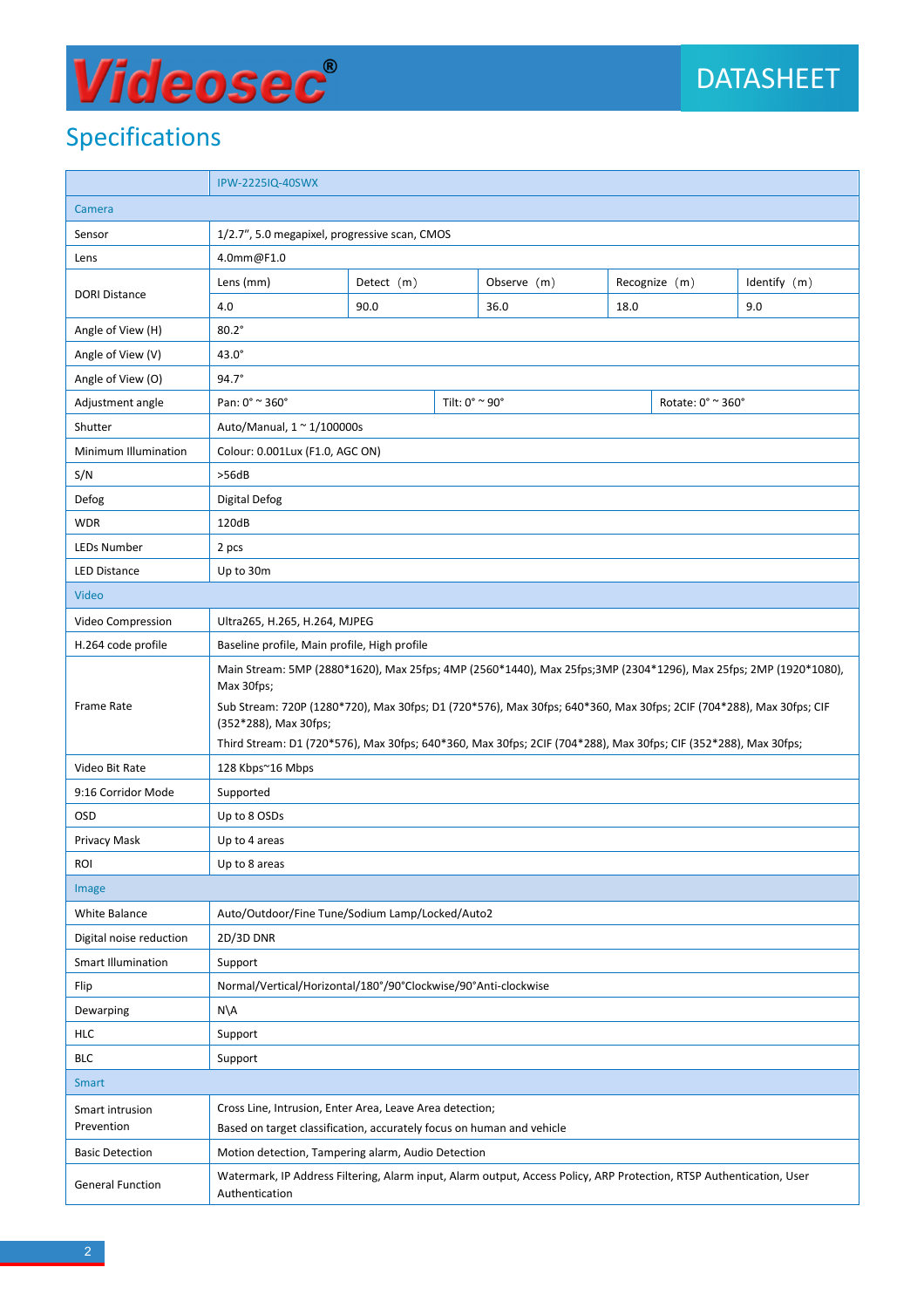# Videosec®

### DATASHEET

| Auulu                                |                                                                                                                                   |  |  |  |  |  |
|--------------------------------------|-----------------------------------------------------------------------------------------------------------------------------------|--|--|--|--|--|
| <b>Audio Compression</b>             | G.711                                                                                                                             |  |  |  |  |  |
| Two-way audio                        | Supported                                                                                                                         |  |  |  |  |  |
| Suppression                          | Supported                                                                                                                         |  |  |  |  |  |
| Sampling Rate                        | 8KHz                                                                                                                              |  |  |  |  |  |
| <b>Storage</b>                       |                                                                                                                                   |  |  |  |  |  |
| <b>Edge Storage</b>                  | Micro SD, up to 256GB                                                                                                             |  |  |  |  |  |
| Network Storage                      | ANR, NAS(NFS)                                                                                                                     |  |  |  |  |  |
| <b>Network</b>                       |                                                                                                                                   |  |  |  |  |  |
| Protocols                            | IPv4, IGMP, ICMP, ARP, TCP, UDP, DHCP, PPPoE, RTP, RTSP, RTCP, DNS, DDNS, NTP, FTP, UPnP, HTTP, HTTPS, SMTP, 802.1x,<br>SNMP, QoS |  |  |  |  |  |
| Compatible Integration               | ONVIF (Profile S, Profile G, Profile T), API                                                                                      |  |  |  |  |  |
|                                      | GuardStation                                                                                                                      |  |  |  |  |  |
| Client                               | GuardView                                                                                                                         |  |  |  |  |  |
|                                      | GuardLive                                                                                                                         |  |  |  |  |  |
| Web Browser                          | Plug-in required live view: IE9+, Chrome 41 and below, Firefox 52 and below                                                       |  |  |  |  |  |
|                                      | Plug-in free live view: Chrome 57.0+, Firefox 58.0+, Edge 16+, Safari 11+                                                         |  |  |  |  |  |
| Interface                            |                                                                                                                                   |  |  |  |  |  |
| Audio I/O                            | Input: impedance 35kΩ; amplitude 2V [p-p]                                                                                         |  |  |  |  |  |
|                                      | Output: impedance 600Ω; amplitude 2V [p-p]                                                                                        |  |  |  |  |  |
| Alarm I/O                            | 1/1                                                                                                                               |  |  |  |  |  |
| Network                              | 1 RJ45 10M/100M Base-TX Ethernet                                                                                                  |  |  |  |  |  |
| <b>Certifications</b>                |                                                                                                                                   |  |  |  |  |  |
|                                      | CE: EN 60950-1                                                                                                                    |  |  |  |  |  |
| Certifications                       | UL: UL60950-1                                                                                                                     |  |  |  |  |  |
|                                      | FCC: FCC Part 15                                                                                                                  |  |  |  |  |  |
| General                              |                                                                                                                                   |  |  |  |  |  |
| Power                                | DC 12V±25%, PoE (IEEE 802.3af)                                                                                                    |  |  |  |  |  |
|                                      | Power consumption: Max 9.0W                                                                                                       |  |  |  |  |  |
| Dimensions ( $L \times W \times H$ ) | $246 \times 86 \times 85$ mm                                                                                                      |  |  |  |  |  |
| Net Weight                           | 0.92kg                                                                                                                            |  |  |  |  |  |
| Material                             | Metal                                                                                                                             |  |  |  |  |  |
| <b>Working Environment</b>           | -30°C ~ 60°C, Humidity: ≤95% RH (non-condensing)                                                                                  |  |  |  |  |  |
| <b>Storage Environment</b>           | -30°C ~ 60°C, Humidity: ≤95% RH (non-condensing)                                                                                  |  |  |  |  |  |
| surge protection                     | 4KV                                                                                                                               |  |  |  |  |  |
| <b>Ingress Protection</b>            | <b>IP67</b>                                                                                                                       |  |  |  |  |  |
| Vandal Resistant                     | IK10                                                                                                                              |  |  |  |  |  |
| <b>Reset Button</b>                  | $N\setminus A$                                                                                                                    |  |  |  |  |  |